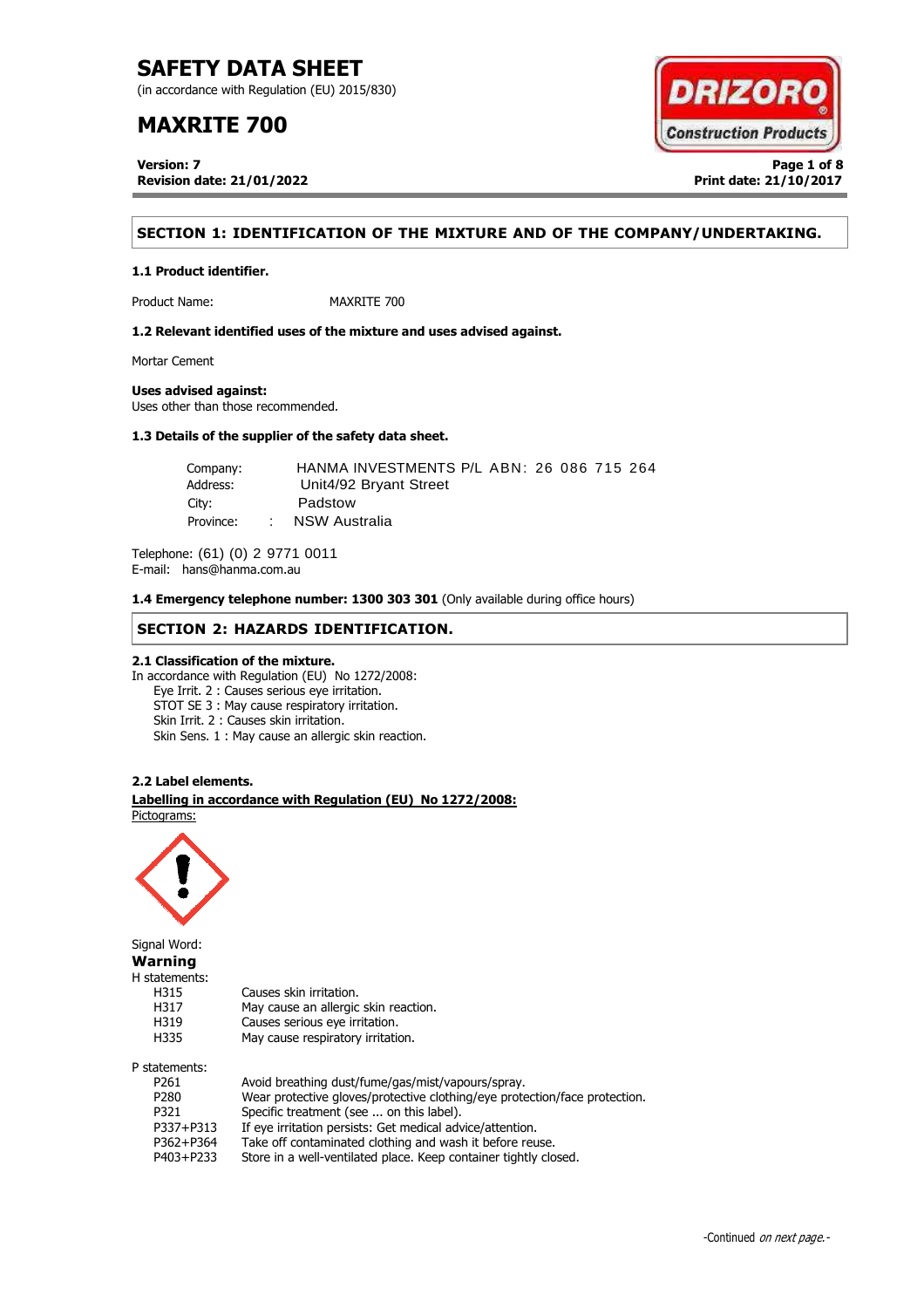(in accordance with Regulation (EU) 2015/830)

# **MAXRITE 700**



**Version: 7 Page 2 of 8 Revision date: 21/01/2022 Print date: 21/10/2017**

P501 Dispose of contents/container to ...

## Contains:

Cement, portland, chemicals

## **2.3 Other hazards.**

In normal use conditions and in its original form, the product itself does not involve any other risk for health and the environment.

# **SECTION 3: COMPOSITION/INFORMATION ON INGREDIENTS.**

## **3.1 Substances.**

Not Applicable.

## **3.2 Mixtures.**

Substances posing a danger to health or the environment in accordance with the Regulation (EC) No. 1272/2008, assigned a Community exposure limit in the workplace, and classified as PBT/vPvB or included in the Candidate List:

|                                        |                             |             | (*)Classification - Regulation (EC)<br>No 1272/2008                                                          |                                    |
|----------------------------------------|-----------------------------|-------------|--------------------------------------------------------------------------------------------------------------|------------------------------------|
| <b>Identifiers</b>                     | <b>Name</b>                 | Concentrate | <b>Classification</b>                                                                                        | specific<br>concentration<br>limit |
| CAS No: 65997-15-1<br>EC No: 266-043-4 | Cement, portland, chemicals | $20 - 50 %$ | Eye Irrit. 2,<br><b>H319 - STOT</b><br>SE 3, H335 -<br>Skin Irrit. 2,<br><b>H315 - Skin</b><br>Sens. 1, H317 |                                    |

(\*)The complete text of the H phrases is given in section 16 of this Safety Data Sheet.

# **SECTION 4: FIRST AID MEASURES.**

IRRITANT PREPARATION. Its repeated or prolonged contact with the skin or mucous membranes can cause irritant symptoms such as reddening of the skin, blisters, or dermatitis. Some of the symptoms may not be immediate. They can cause allergic reactions on the skin.

## **4.1 Description of first aid measures.**

In case of doubt or when symptoms of feeling unwell persist, get medical attention. Never administer anything orally to persons who are unconscious.

## **Inhalation.**

Take the victim into open air; keep them warm and calm. If breathing is irregular or stops, perform artificial respiration. Do not administer anything orally. If unconscious, place them in a suitable position and seek medical assistance.

## **Eye contact**.

If wearing contact lenses, remove them. Wash eyes with plenty of clean and cool water for at least 10 minutes while pulling eyelids up, and seek medical assistance.

## **Skin contact.**

Remove contaminated clothing. Wash skin vigorously with water and soap or a suitable skin cleaner. **NEVER** use solvents or thinners.

## **Ingestion.**

If accidentally ingested, seek immediate medical attention. Keep calm. **NEVER** induce vomiting.

## **4.2 Most important symptoms and effects, both acute and delayed.**

Irritant Product, repeated or prolonged contact with skin or mucous membranes can cause redness, blisters or dermatitis, inhalation of spray mist or particles in suspension may cause irritation of the respiratory tract, some symptoms may not be immediate. Can cause allergic reactions.

## **4.3 Indication of any immediate medical attention and special treatment needed.**

In case of doubt or when symptoms of feeling unwell persist, get medical attention. Never administer anything orally to persons who are unconscious.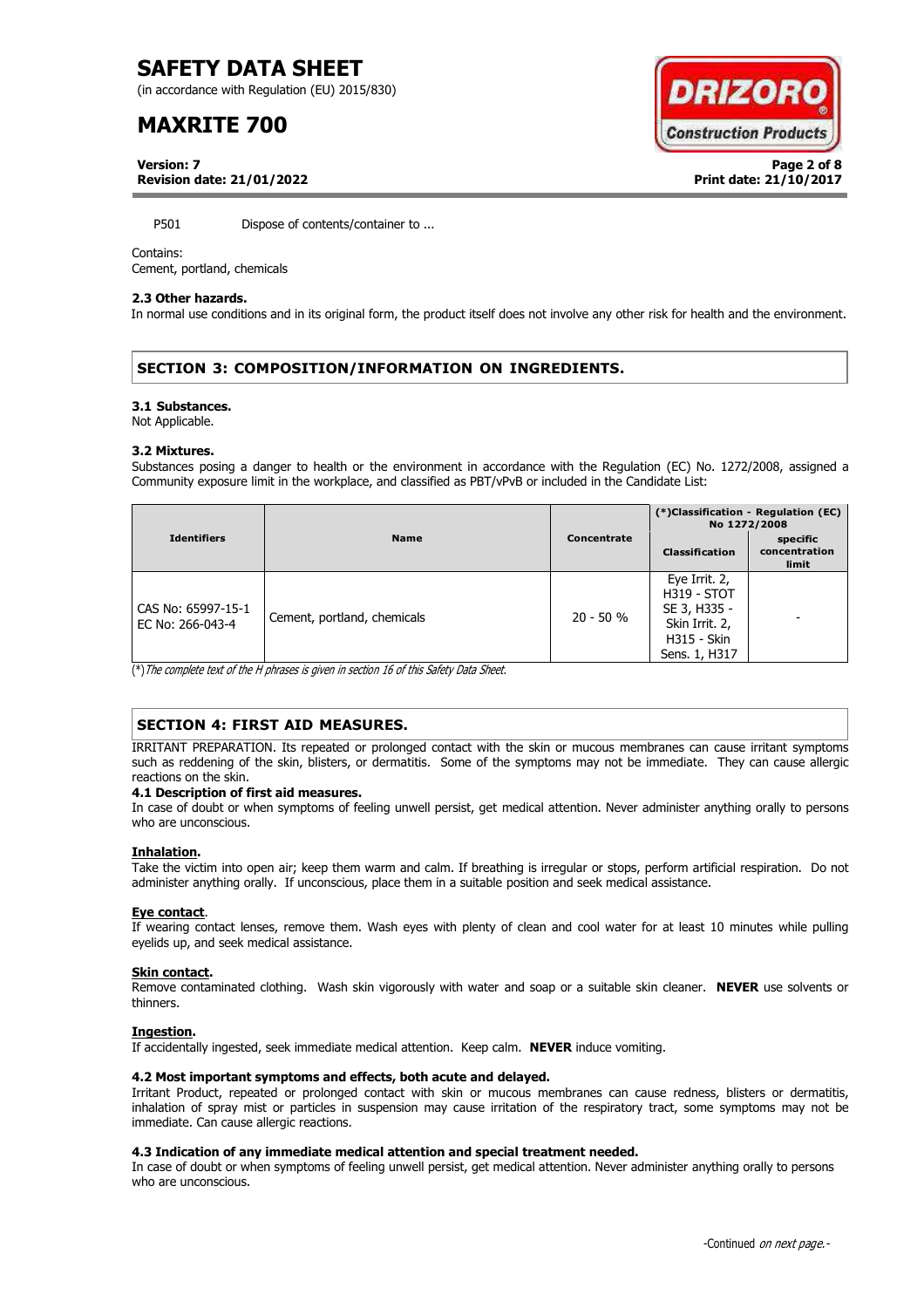(in accordance with Regulation (EU) 2015/830)

# **MAXRITE 700**

**Version: 7 Page 3 of 8 Revision date: 21/01/2022 Print date: 21/10/2017**



# **SECTION 5: FIREFIGHTING MEASURES.**

The product does not present any particular risk in case of fire.

## **5.1 Extinguishing media.**

## **Recommended extinguishing methods.**

Extinguisher powder or CO<sub>2</sub>. In case of more serious fires, also alcohol-resistant foam and water spray. Do not use a direct stream of water to extinguish.

## **5.2 Special hazards arising from the mixture. Special risks.**

Fire can cause thick, black smoke. As a result of thermal decomposition, dangerous products can form: carbon monoxide, carbon dioxide. Exposure to combustion or decomposition products can be harmful to your health.

## **5.3 Advice for firefighters.**

Use water to cool tanks, cisterns, or containers close to the heat source or fire. Take wind direction into account. Prevent the products used to fight the fire from going into drains, sewers, or waterways.

## **Fire protection equipment.**

According to the size of the fire, it may be necessary to use protective suits against the heat, individual breathing equipment, gloves, protective goggles or facemasks, and gloves.

# **SECTION 6: ACCIDENTAL RELEASE MEASURES.**

## **6.1 Personal precautions, protective equipment and emergency procedures.**

For exposure control and individual protection measures, see section 8.

## **6.2 Environmental precautions.**

Prevent the contamination of drains, surface or subterranean waters, and the ground.

## **6.3 Methods and material for containment and cleaning up.**

The contaminated area should be immediately cleaned with an appropriate de-contaminator. Pour the decontaminator on the remains in an opened container and let it act various days until no further reaction is produced.

## **6.4 Reference to other sections.**

For exposure control and individual protection measures, see section 8.

For later elimination of waste, follow the recommendations under section 13.

# **SECTION 7: HANDLING AND STORAGE.**

## **7.1 Precautions for safe handling.**

For personal protection, see section 8. Never use pressure to empty the containers. They are not pressure-resistant containers. In the application area, smoking, eating, and drinking must be prohibited.

Follow legislation on occupational health and safety.

Keep the product in containers made of a material identical to the original.

## **7.2 Conditions for safe storage, including any incompatibilities.**

Store according to local legislation. Observe indications on the label. Store the containers between 5 and 35° C, in a dry and well-ventilated place, far from sources of heat and direct solar light. Keep far away from ignition points. Keep away from oxidising agents and from highly acidic or alkaline materials. Do not smoke. Prevent the entry of non-authorised persons. Once the containers are open, they must be carefully closed and placed vertically to prevent spills.

The product is not affected by Directive 2012/18/EU (SEVESO III).

**7.3 Specific end use(s).**

Not available.

# **SECTION 8: EXPOSURE CONTROLS/PERSONAL PROTECTION.**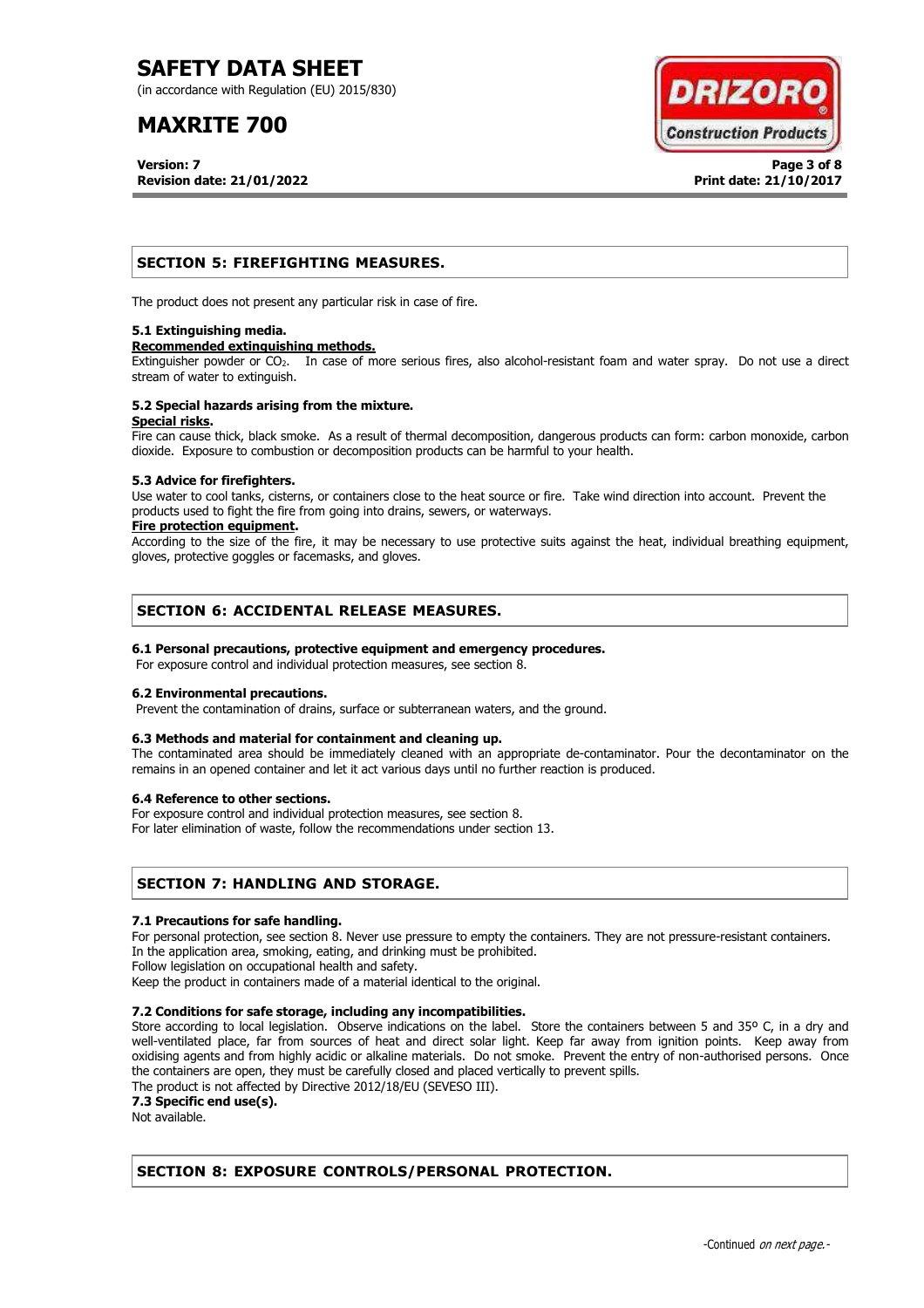(in accordance with Regulation (EU) 2015/830)

# **MAXRITE 700**

**Version: 7 Page 4 of 8 Revision date: 21/01/2022 Print date: 21/10/2017**



## **8.1 Control parameters.**

The product does NOT contain substances with Professional Exposure Environmental Limit Values.The product does NOT contain substances with Biological Limit Values.

# **8.2 Exposure controls.**

# **Measures of a technical nature:**

Provide adequate ventilation, which can be achieved by using good local exhaust-ventilation and a good general exhaust system.

| Concentration:               | <b>100 %</b>                                                                                                                                                                                                                                                                                                        |  |  |  |  |
|------------------------------|---------------------------------------------------------------------------------------------------------------------------------------------------------------------------------------------------------------------------------------------------------------------------------------------------------------------|--|--|--|--|
| Uses:                        | <b>Mortar Cement</b>                                                                                                                                                                                                                                                                                                |  |  |  |  |
| <b>Breathing protection:</b> |                                                                                                                                                                                                                                                                                                                     |  |  |  |  |
| PPE:                         | Filter mask for protection against gases and particles.                                                                                                                                                                                                                                                             |  |  |  |  |
| Characteristics:             | «CE» marking, category III. The mask must have a wide field of vision and an<br>anatomically designed form in order to be sealed and watertight.                                                                                                                                                                    |  |  |  |  |
| CEN standards:               | EN 136, EN 140, EN 405                                                                                                                                                                                                                                                                                              |  |  |  |  |
| Maintenance:                 | Should not be stored in places exposed to high temperatures and damp environments before use. Special<br>attention should be paid to the state of the inhalation and exhalation valves in the face adaptor.<br>Read carefully the manufacturer's instructions regarding the equipment's use and maintenance. Attach |  |  |  |  |
| Observations:                | the necessary filters to the equipment according to the specific nature of the risk (Particles and aerosols:<br>P1-P2-P3, Gases and vapours: A-B-E-K-AX), changing them as advised by the manufacturer.                                                                                                             |  |  |  |  |
| Filter Type needed:          | A2                                                                                                                                                                                                                                                                                                                  |  |  |  |  |
| <b>Hand protection:</b>      |                                                                                                                                                                                                                                                                                                                     |  |  |  |  |
| PPE:<br>Characteristics:     | Protective gloves against chemicals.<br>«CE» marking, category III.                                                                                                                                                                                                                                                 |  |  |  |  |
| CEN standards:               | EN 374-1, En 374-2, EN 374-3, EN 420                                                                                                                                                                                                                                                                                |  |  |  |  |
| Maintenance:                 | Keep in a dry place, away from any sources of heat, and avoid exposure to sunlight as much as possible.<br>Do not make any changes to the gloves that may alter their resistance, or apply paints, solvents or<br>adhesives.                                                                                        |  |  |  |  |
| Observations:                | Gloves should be of the appropriate size and fit the user's hand well, not being too loose or too tight.<br>Always use with clean, dry hands.                                                                                                                                                                       |  |  |  |  |
| Material:                    | Material thickness<br>Breakthrough time<br>PVC (polyvinyl chloride)<br>>480<br>0,35<br>(min.):<br>$(mm)$ :                                                                                                                                                                                                          |  |  |  |  |
| <b>Eye protection:</b>       |                                                                                                                                                                                                                                                                                                                     |  |  |  |  |
| PPE:<br>Characteristics:     | Face shield.<br>«CE» marking, category II. Face and eye protector against splashing liquid.                                                                                                                                                                                                                         |  |  |  |  |
| CEN standards:               | EN 165, EN 166, EN 167, EN 168                                                                                                                                                                                                                                                                                      |  |  |  |  |
| Maintenance:                 | Visibility through lenses should be ideal. Therefore, these parts should be cleaned daily. Protectors should<br>be disinfected periodically following the manufacturer's instructions. Make sure that mobile parts move<br>smoothly.                                                                                |  |  |  |  |
| Observations:                | Face shields should offer a field of vision with a dimension in the central line of, at least, 150 mm<br>vertically once attached to the frame.                                                                                                                                                                     |  |  |  |  |
| <b>Skin protection:</b>      |                                                                                                                                                                                                                                                                                                                     |  |  |  |  |
| PPE:                         | Anti-static protective clothing.                                                                                                                                                                                                                                                                                    |  |  |  |  |
| Characteristics:             | «CE» marking, category II. Protective clothing should not be too tight or loose in<br>order not to obstruct the user's movements.                                                                                                                                                                                   |  |  |  |  |
| CEN standards:               | EN 340, EN 1149-1, EN 1149-2, EN 1149-3, EN 1149-5                                                                                                                                                                                                                                                                  |  |  |  |  |
| Maintenance:                 | In order to guarantee uniform protection, follow the washing and maintenance instructions provided by<br>the manufacturer.                                                                                                                                                                                          |  |  |  |  |
| Observations:                | The protective clothing should offer a level of comfort in line with the level of protection provided in<br>terms of the hazard against which it protects, bearing in mind environmental conditions, the user's level<br>of activity and the expected time of use.                                                  |  |  |  |  |
| PPE:<br>Characteristics:     | Anti-static safety footwear.<br>«CE» marking, category II.                                                                                                                                                                                                                                                          |  |  |  |  |
| CEN standards:               | EN ISO 13287, EN ISO 20344, EN ISO 20346                                                                                                                                                                                                                                                                            |  |  |  |  |
| Maintenance:                 | The footwear should be checked regularly<br>The level of comfort during use and acceptability are factors that are assessed very differently depending                                                                                                                                                              |  |  |  |  |
| Observations:                | on the user. Therefore, it is advisable to try on different footwear models and, if possible, different<br>widths.                                                                                                                                                                                                  |  |  |  |  |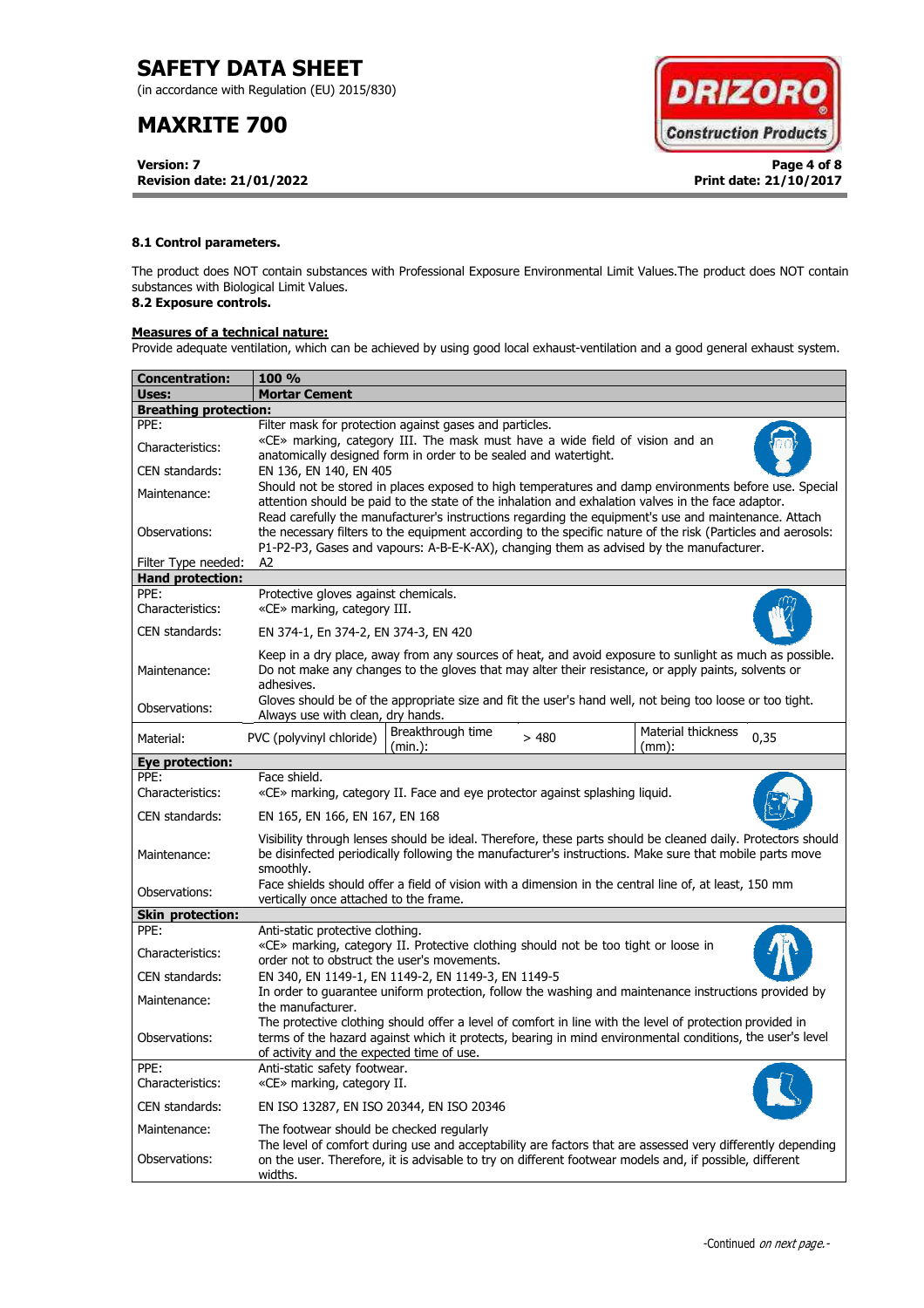(in accordance with Regulation (EU) 2015/830)

# **MAXRITE 700**

**Version: 7 Page 5 of 8 Revision date: 21/01/2022 Print date: 21/10/2017**



# **SECTION 9: PHYSICAL AND CHEMICAL PROPERTIES.**

## **9.1 Information on basic physical and chemical properties.**

Appearance:Odourless powder with characteristic colour Colour: N.A./N.A. Odour:N.A./N.A. Odour threshold:N.A./N.A. pH:11 -13.5 Melting point:> 1000 ºC ºC Boiling Point: N.A./N.A. Flash point: N.A./N.A. Evaporation rate: N.A./N.A. Inflammability (solid, gas): N.A./N.A. Lower Explosive Limit: N.A./N.A. Upper Explosive Limit: N.A./N.A. Vapour pressure: N.A./N.A. Vapour density:N.A./N.A. Relative density:  $1.30$  g/cm<sup>3</sup> Solubility:N.A./N.A. Liposolubility: N.A./N.A. Hydrosolubility: En contacto con agua precipita Partition coefficient (n-octanol/water): N.A./N.A. Auto-ignition temperature: N.A./N.A. Decomposition temperature: N.A./N.A. Viscosity: N.A./N.A. Explosive properties: N.A./N.A. Oxidizing properties: N.A./N.A. N.A./N.A.= Not Available/Not Applicable due to the nature of the product

## **9.2 Other information.**

Pour point: N.A./N.A. Blink: N.A./N.A. Kinematic viscosity: N.A./N.A. N.A./N.A.= Not Available/Not Applicable due to the nature of the product

# **SECTION 10: STABILITY AND REACTIVITY.**

#### **10.1 Reactivity.**

The product does not present hazards by their reactivity.

## **10.2 Chemical stability.**

Unstable in contact with: - Acids.

## **10.3 Possibility of hazardous reactions.**

Neutralization can occur on contact with acids.

#### **10.4 Conditions to avoid.**

- Avoid contact with acids.

## **10.5 Incompatible materials.**

Avoid the following materials: - Acids.

## **10.6 Hazardous decomposition products.**

Depending on conditions of use, can be generated the following products: - Corrosive vapors or gases.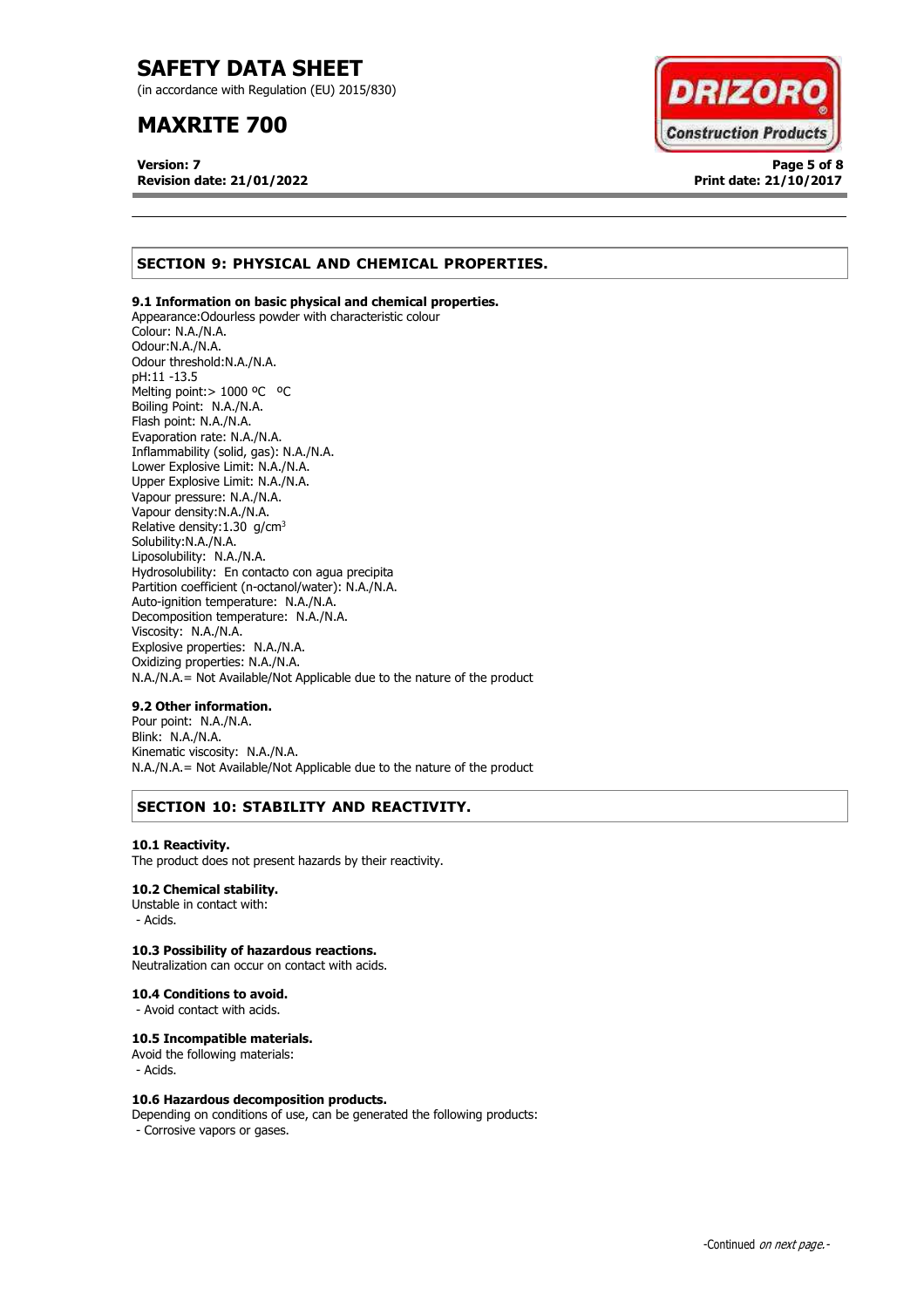(in accordance with Regulation (EU) 2015/830)

# **MAXRITE 700**



**Version: 7 Page 6 of 8 Revision date: 21/01/2022 Print date: 21/10/2017**

# **SECTION 11: TOXICOLOGICAL INFORMATION.**

IRRITANT PREPARATION. Splatters in the eyes can cause irritation.

IRRITANT PREPARATION. The inhalation of spray mist or suspended particulates can irritate the respiratory tract. It can also cause serious respiratory difficulties, central nervous system disorders, and in extreme cases, unconsciousness.

IRRITANT PREPARATION. Its repeated or prolonged contact with the skin or mucous membranes can cause irritant symptoms such as reddening of the skin, blisters, or dermatitis. Some of the symptoms may not be immediate. They can cause allergic reactions on the skin.

# **11.1 Information on toxicological effects.**

There are no tested data available on the product. Repeated or prolonged contact with the product can cause the elimination of oil from the skin, giving rise to non-allergic contact dermatitis and absorption of the product through the skin.

Splatters in the eyes can cause irritation and reversible damage.

a) acute toxicity; Not conclusive data for classification.

b) skin corrosion/irritation; Product classified: Skin irritant, Category 2: Causes skin irritation.

c) serious eye damage/irritation; Product classified: Eye irritation, Category 2: Causes serious eye irritation.

d) respiratory or skin sensitisation; Product classified: Skin sensitiser, Category 1: May cause an allergic skin reaction.

e) germ cell mutagenicity; Not conclusive data for classification.

f) carcinogenicity; Not conclusive data for classification.

g) reproductive toxicity; Not conclusive data for classification.

h) STOT-single exposure; Product classified: Specific target organ toxicity following a single exposure, Category 3:

i) STOT-repeated exposure; Not conclusive data for classification.

j) aspiration hazard; Not conclusive data for classification.

# **SECTION 12: ECOLOGICAL INFORMATION.**

## **12.1 Toxicity.**

No information is available regarding the ecotoxicity of the substances present.

## **12.2 Persistence and degradability.**

No information is available about persistence and degradability of the product.

## **12.3 Bioaccumulative potencial.**

No information is available regarding the bioaccumulation of the substances present.

# **12.4 Mobility in soil.**

No information is available about the mobility in soil. The product must not be allowed to go into sewers or waterways. Prevent penetration into the ground.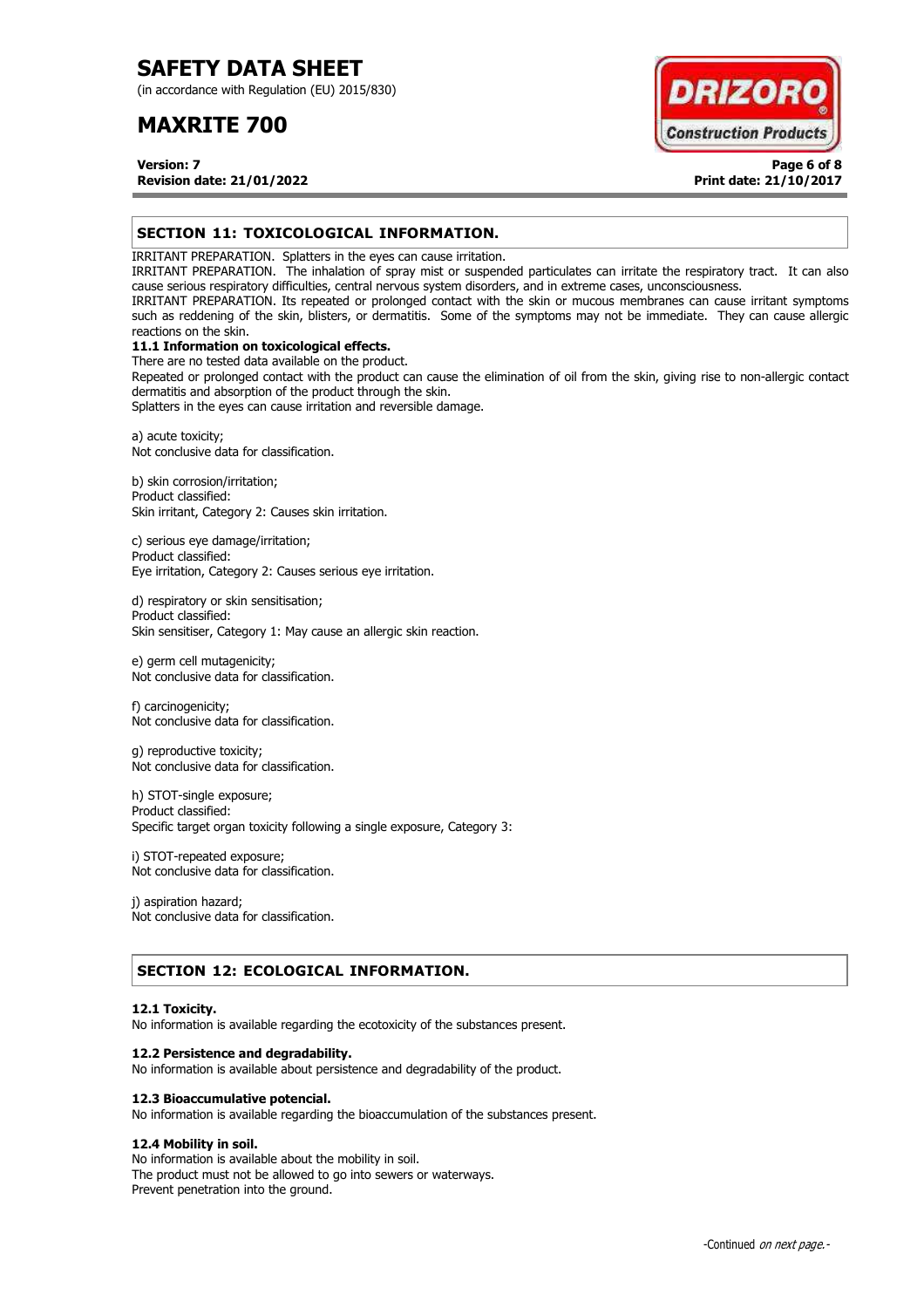(in accordance with Regulation (EU) 2015/830)

# **MAXRITE 700**



**Version: 7 Page 7 of 8 Revision date: 21/01/2022 Print date: 21/10/2017**

## **12.5 Results of PBT and vPvB assessment.**

No information is available about the results of PBT and vPvB assessment of the product.

## **12.6 Other adverse effects.**

No information is available about other adverse effects for the environment.

# **SECTION 13 DISPOSAL CONSIDERATIONS.**

#### **13.1 Waste treatment methods.**

Do not dump into sewers or waterways. Waste and empty containers must be handled and eliminated according to current, local/national legislation.

Follow the provisions of Directive 2008/98/EC regarding waste management.

# **SECTION 14: TRANSPORT INFORMATION.**

Transportation is not dangerous. In case of road accident causing the product's spillage, proceed in accordance with point 6. **14.1 UN number.**

Transportation is not dangerous.

## **14.2 UN proper shipping name.**

Description: ADR: Transportation is not dangerous.<br>IMDG: Transportation is not dangerous. Transportation is not dangerous. ICAO: Transportation is not dangerous.

## **14.3 Transport hazard class(es).**

Transportation is not dangerous.

## **14.4 Packing group.**

Transportation is not dangerous.

## **14.5 Environmental hazards.**

Transportation is not dangerous.

# **14.6 Special precautions for user.**

Transportation is not dangerous.

## **14.7 Transport in bulk according to Annex II of MARPOL and the IBC Code.**

Transportation is not dangerous.

## **SECTION 15: REGULATORY INFORMATION.**

## **15.1 Safety, health and environmental regulations/legislation specific for the mixture.**

The product is not affected by the Regulation (EC) No 1005/2009 of the European Parliament and of the Council of 16 September 2009 on substances that deplete the ozone layer.

Volatile organic compound (VOC) VOC content (p/p): 0 % VOC content: 0 g/l

The product is not affected by Directive 2012/18/EU (SEVESO III).

The product is not affected by Regulation (EU) No 528/2012 concerning the making available on the market and use of biocidal products.

The product is not affected by the procedure established Regulation (EU) No 649/2012, concerning the export and import of dangerous chemicals.